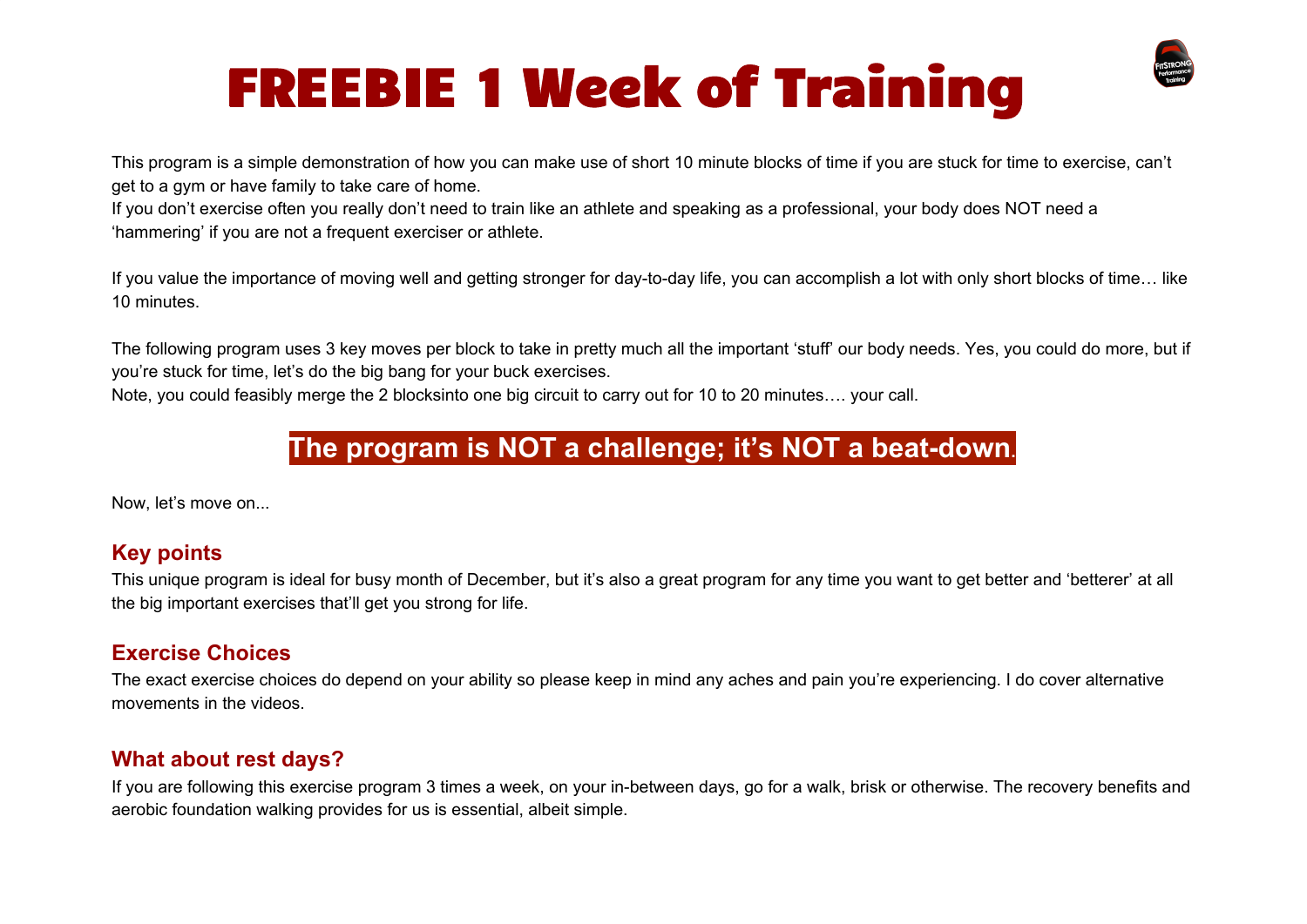#### **Warming Up Preparation**



The idea of a warm up is to get objectively prepared for the training session. The warm up is mobility based and aimed at taking away movement restrictions as well as to get blood moving around those muscles. The warm up follow along video is on the link is below.

> Have a play with the standard routine to get familiar with the moves … ...and click **[HERE](https://www.youtube.com/watch?v=9QPhAD74_vU)** to play the Warm Up video.



*(I know, weird! But, that's just how google docs allow us to link an image)*

If your work by a computer I would recommend you check out this Wrist Mobility video too. Click [HERE](https://www.youtube.com/watch?v=uD4Fai6za6c)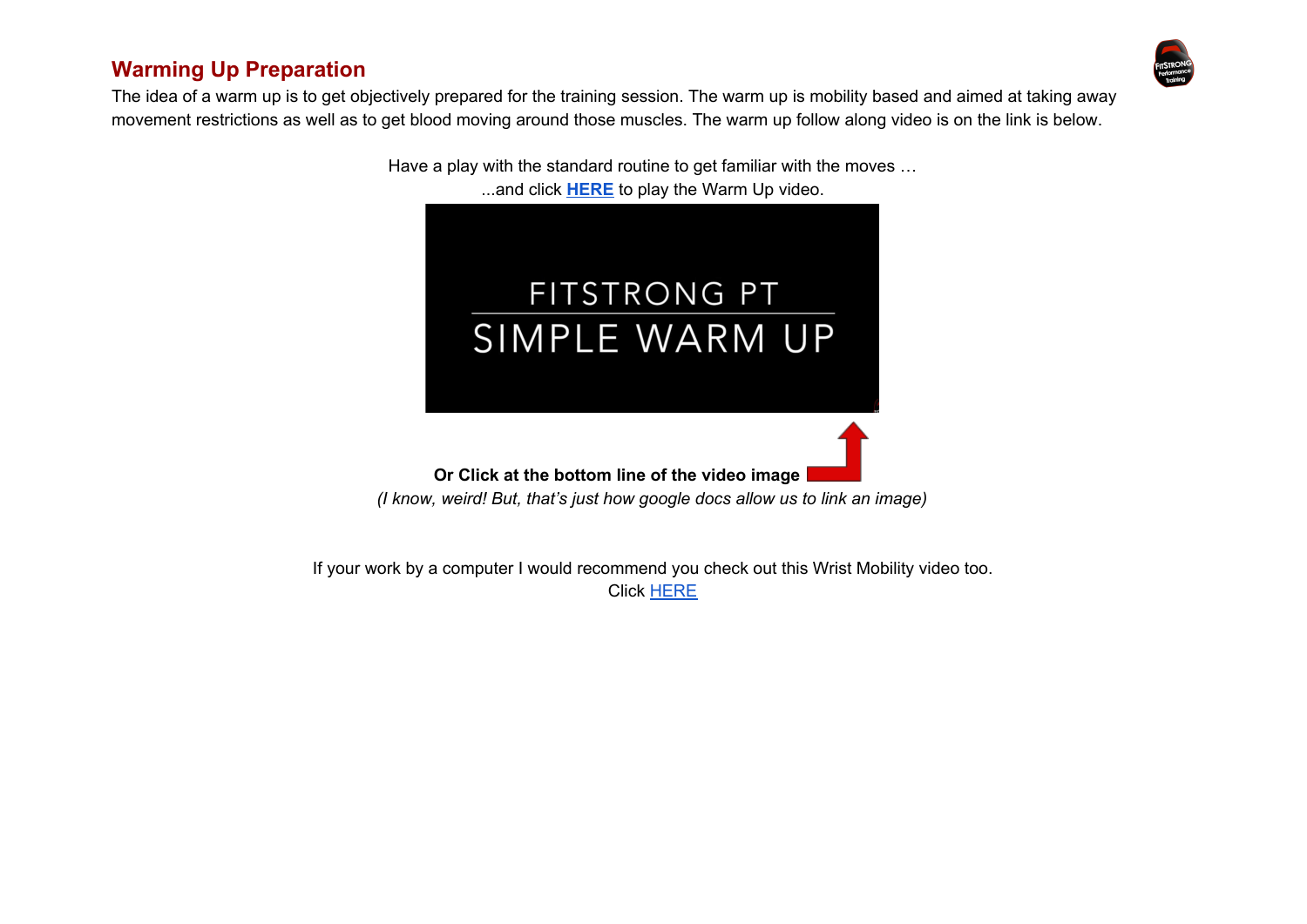

IF YOU ONLY HAVE TIME FOR 1 BLOCK, DO JUST THAT.

IF YOU'VE GOT MORE TIME, START THE NEXT BLOCK.

# **Warning!**

**UNDER NO CIRCUMSTANCE SHOULD YOU INFLICT PAIN ON YOURSELF. IF ANY MOVEMENT CAUSES PAIN - DON'T DO IT!**

**Disclaimer:**

**The recommendations and ideas on this post are not medical guidelines, but are intended for educational / interest purposes only. You must consult your doctor prior to starting a new exercise program, if you have any medical condition or injury that contraindicates physical activity.**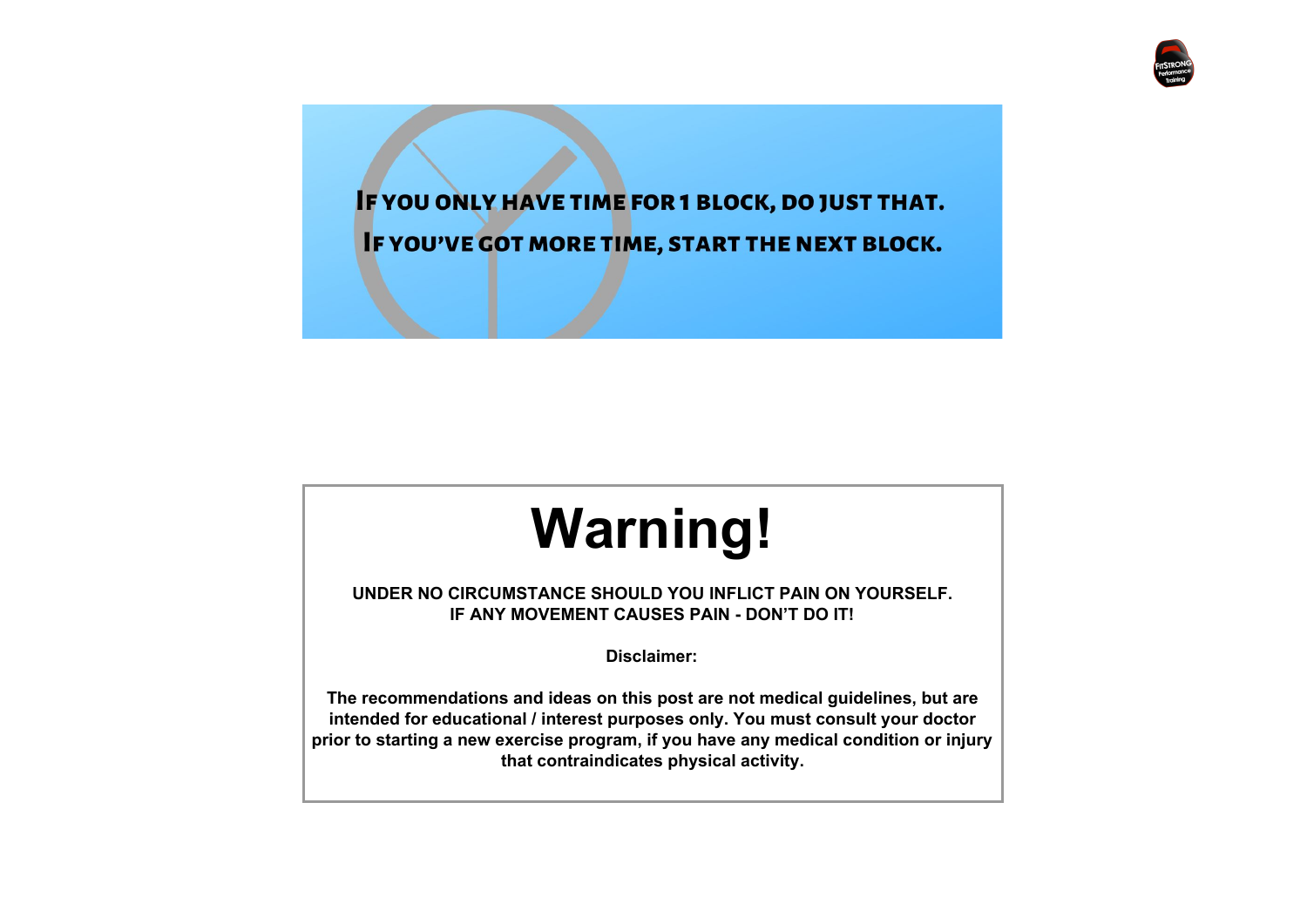## **Week 1 Summary**



**December Program Week 1 Video [Demonstration](https://youtu.be/NLkbjOT8_1s) link**

| Day                                                                                        | What to do                                                                                                                                                                |                                                                                                                                                                             |
|--------------------------------------------------------------------------------------------|---------------------------------------------------------------------------------------------------------------------------------------------------------------------------|-----------------------------------------------------------------------------------------------------------------------------------------------------------------------------|
|                                                                                            | <b>Block 1</b>                                                                                                                                                            | <b>Block 2</b>                                                                                                                                                              |
| Day 1<br>Light effort day.<br>Get practicing the movements<br>at an effort of 6/10         | Rotate the following for 10 minutes:<br>1. Crawl x 20-30 seconds<br>Squat x 8 reps<br>2.<br>1 Arm Military Press or Push Up variation<br>3.<br>x8                         | Rotate the following for 10 minute:<br>1. 1 Arm Row $\times$ 8<br>Hollow Hold x 5 breaths<br>$\mathcal{P}$<br>3. Single Leg Deadlift - just get to grips with<br>technique. |
| Day 2<br>Medium effort day.<br>Either heavier weights or<br>slower, at an effort of 7/10   | Rotate the following for 10 minutes:<br>1. Crawl x 20-30 seconds<br>Squat x 5 reps<br>2.<br>3. 1 Arm Military Press or Push Up variation<br>x <sub>5</sub>                | Rotate the following for 10 minute:<br>4. 1 Arm Row $x 5$<br>5. Hollow Hold x 5 breaths<br>Single Leg Deadlift - 5 each leg<br>6.                                           |
| Day 3<br>Harder day (optional)<br>Either heavier weight or<br>slower, at an effort of 8/10 | Rotate the following for 10 minutes:<br>4. Crawl x 20-30 seconds<br>Squat x 3 reps<br>5.<br>1 Arm Military Press or Push Up variation<br>6.<br>x 3 as slow as you can go! | Rotate the following for 10 minute:<br>7. 1 Arm Row $\times$ 3<br>Hollow Hold x 5 breaths<br>8.<br>Single Leg Deadlift - really slow each leg                               |